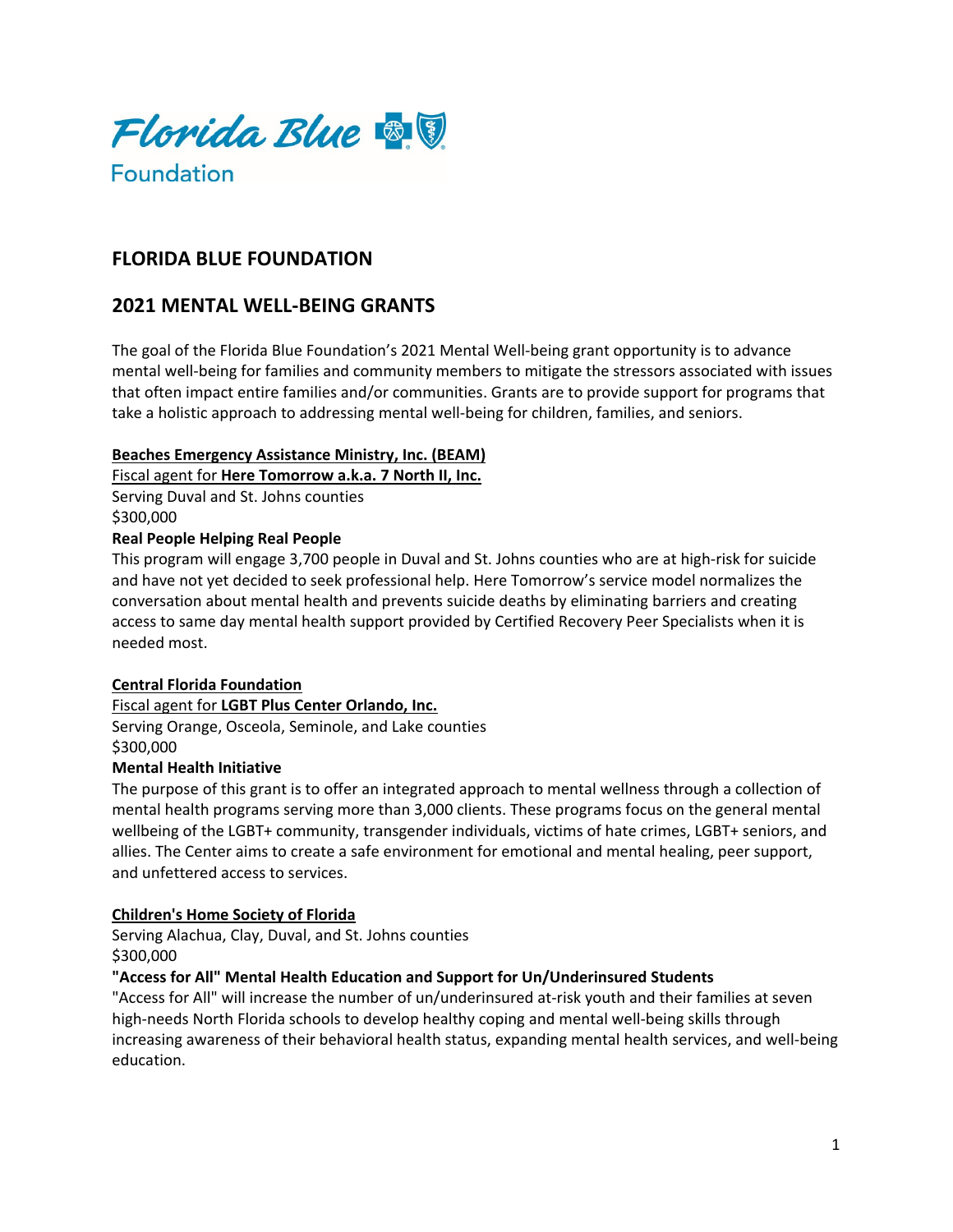# **Elizabeth H. Faulk Foundation, Inc. d.b.a. Faulk Center for Counseling**

Serving Palm Beach and Broward counties \$300,000

# **Behind the Mask: Affordable and Accessible Mental Health Services for Those in Need**

The purpose of this grant is to provide direct mental health counseling services to 1,520 low-income, high-need individuals (children, tweens, teens, adults, and seniors) across Palm Beach and Broward counties through the expansion of telehealth services and the further reduction of associated service fees.

# **Episcopal Children's Services, Inc.**

Serving Alachua, Baker, Bradford, Clay, Citrus, Dixie, Duval, Gilchrist, Lake, Levy, Marion, and Nassau counties

## \$249,276

# **Improving the Social-Emotional Development of Children**

Episcopal Children's Services will expand their mental health staff to meet the increasing socialemotional needs of the children and families they serve. The overall goal of the program is to improve the social-emotional development of children with comprehensive services that are delivered at Head Start/Early Head Start locations.

# **Guitars Over Guns Organization**

Serving Miami-Dade County

\$400,000

## **M-Power Program Expansion**

Guitars Over Guns believes that youth from disadvantaged backgrounds--those who can thrive in the face of adversity--have the capacity to be our greatest leaders and help us change the systems that have so long blocked our full societal potential. M-Power's innovative model unlocks that capacity through four program pillars: mentoring, artistic instruction, performance, and trauma-informed care. M-Power will provide needed mental health support to over 1,600 students throughout Miami-Dade County.

## **Hope Partnership d.b.a. Community Hope Center, Inc.**

Serving Osceola County \$300,000

## **Strengthening our Community through Mental Well Being**

This program will provide improved access to mental health services for at least 470 experiencing homelessness and poverty in Osceola County by creating a dedicated mental and behavioral health staff and by facilitating peer support groups. Mental health counselors will provide individual and group therapies to address anxiety, depression, social isolation, coping skills, and trauma.

## **Hospice of the Florida Suncoast, Inc. d.b.a. Suncoast Hospice**

Serving Pinellas and Hillsborough Counties \$299,102

## **Anxiety Management in Pulmonary Patients to Improve Quality of Life**

The purpose of this grant is to support improved mental well-being and quality of life for more than 1,800 pulmonary patients (primarily seniors over the age of 55) by providing Integrative Medicine & Palliative Arts (IMPA) services that enable them to better manage anxiety. The IMPA program employs an evidence-based, holistic approach to care for mind and body, combining complementary modalities with conventional Western medicine to help patients manage pain, anxiety, and other symptoms.